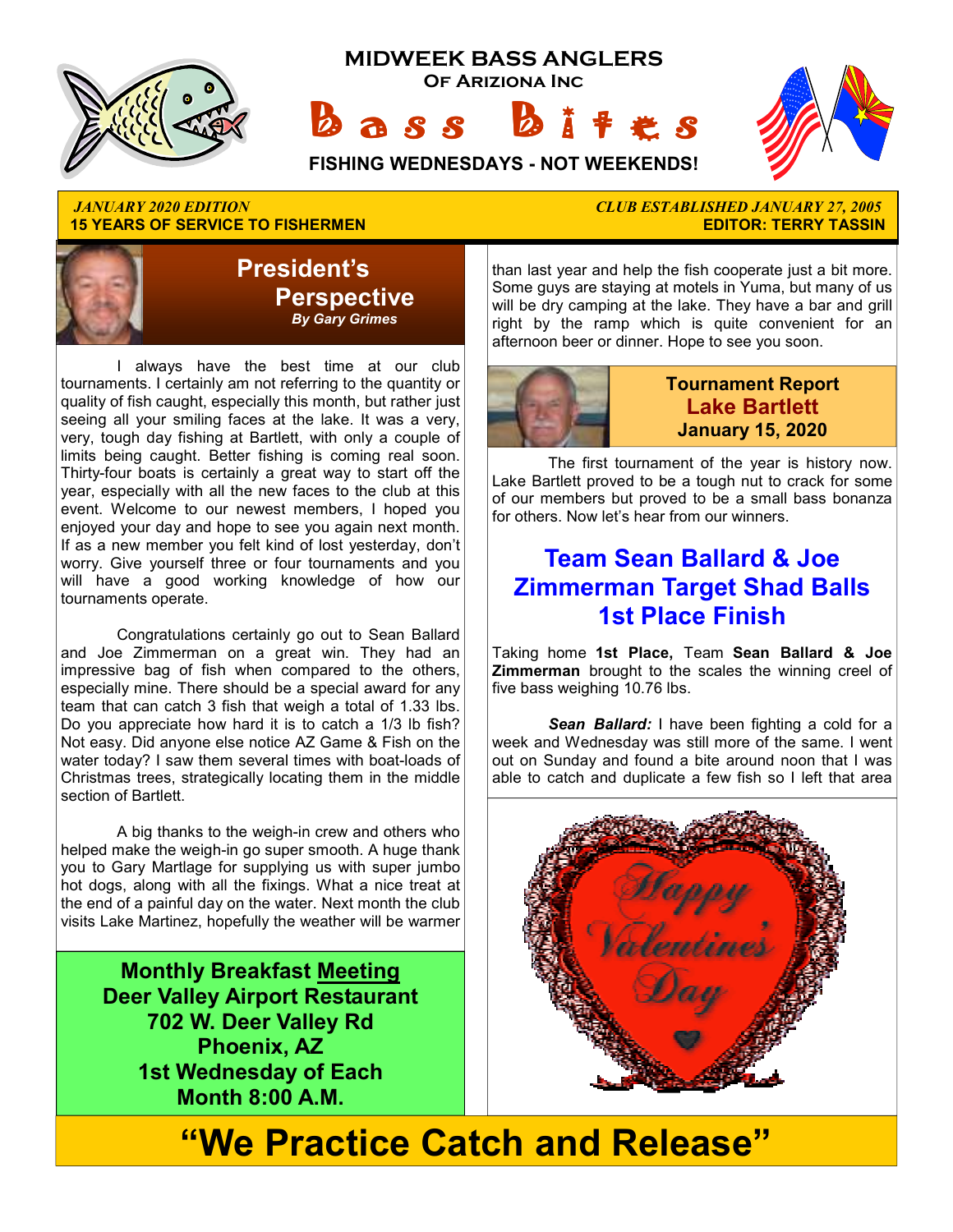Page 2



*1st Place Overall Sean Ballard & Joe Zimmerman* 

alone for Wednesday's tournament.

 I was planning on sitting there all of tournament day but the wind was to strong. So I decided to go to the "nursery" where I always start and we managed our big fish on a crank bait and one more on a Ned rig. We moved around and just fished picking up a few Bartlett rats and then I stopped at the spot I found on Sunday. We got there around 1PM, put the boat in 30 to 40 feet of water, casted with a drop shot and we proceeded to cull all of the smaller fish. We never left that spot until it was time to go to the weigh-in. We were targeting shad balls with bass swimming through the ball. I even used the graph to watch my bait drop until it was right in front of the bass and picked up a few more doing that; we caught around 15 fish all day. I got paired with Joe Zimmerman. I really enjoyed fishing with him and look forward to fishing with him in the future.

 *Joe Zimmerman*: We went straight up the river a couple of miles, stopped at an inlet around some rock

Our next club meeting for 2020 is scheduled for **Wednesday, 5 February** starting at 8:00 AM, at **Deer Valley Airport Restaurant (just one mile** north of I-101 at the intersection of 7th Ave & Deer Valley Road). We hope you will come early and have breakfast together.

The next club points tournament is scheduled for **Lake Martinez** on **19 February 2020.** Club launch headquarters and weigh-in location will be announced. Tournament hours are **Safe Light to 3 PM.** 



piles and began fishing. I had a feeling it was going to be a good day when we saw an otter headed for shore swimming near our boat. We began casting crank baits in 20 feet of water and caught several nice fish in the 2 pound size. Sean Ballard, using a Ned Rig, also landed fish in the 2 pound range. Sean gave me good advice on using the Ned Rig technique in catching fish.

 We left that area and pitched crank baits, jigs, and Texas rig worms and back to crank baits and picked up a few smaller bass. We boated back about a mile from the main ramp to fish around cliff walls on the main lake. We could see on his sonar there were balls of shad with bass suspended above and below. We started fishing drop shots in 35 feet to 40 feet of water, with Zoom and Robo worms in sexy shad color. BINGO! We then began culling, weighing, and fizzing. It was a total blast catching fish and having to cull fish in the 2 pound range. We had a great day of fishing and catching.

#### **Clinton Bell & David Brakefield Fish Flats Finish 2nd Overall**

In **2nd Place** Team **Clinton Bell & David Brakefield**  weighed five bass for a total weight of 10.37 lbs.

**Next Meeting - Next Tournament** Joe Zimmerman for edging Clinton Bell and I out and **Next Tournament** Joe Zimmerman for edging Clinton Bell and I out and



*2nd Place David Brakefield & Clinton Bell*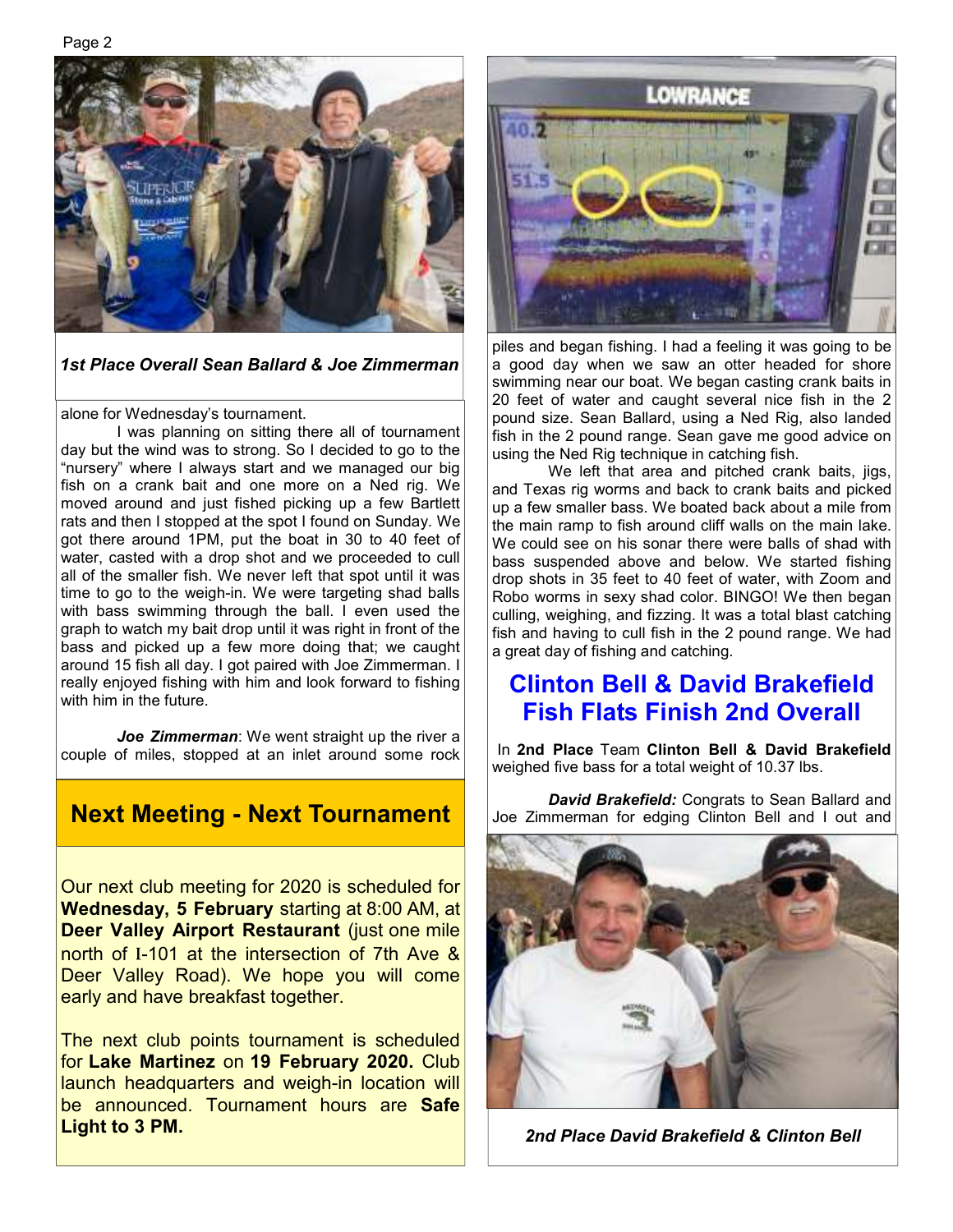taking first place. Sean does not need the money but sure loves the bragging rights (Great job). Clinton asked me to write our article because he knew he might let his secret "go to bait" out of the bag and then everyone would know what baits he used. Clint is a great guy and great fisherman. He told me he has been fishing Bartlett since he was 14. It was an honor for me to fish with him again.

That being said we used green pumpkin colors most of the day for our soft baits. We fished the east side of the main lake almost all day. We looked for flat areas in 23 to 28 feet of water with buoys that had the word "reef" written on them. Clint caught a nice one right off the bat on a Texas rigged worm. I caught another one soon after on a brush hog or something that resembled one. Clint nailed another one on a jig and then caught a couple more using a jigging spoon. I caught one towards the end of the day on a morning dawn drop shot. The ones we caught were scattered throughout the day. It was a slow bite but a great day to fish anyway. Thank you to the board and the weigh-in crew for a great job and I am looking forward to the upcoming 2020 tournament year.

## **Team Vern Ridgway & Ingo Moura Sing To Fish For 3rd Place Finish**

Team **Vern Ridgway & Ingo Moura** weighed four bass for 7.52 pounds and took home **Third Place** honors.

 *Vern Ridgway:* Ingo Moura and I were teamed for the first derby of the year. The practice day was cold, windy and generally tough fishing conditions and so was tournament day. Our first stop was mid lake on a rocky bank where we picked up our first fish on a reaction bait. That first fish was very lonely in the live well for 5 hours. After using about 12 different baits with no results, I picked up a crank bait and we caught 3 additional bass in the mid lake area of the lake covering lots of water in the process.

 Special thanks to the weigh-in crew, my partner Ingo Moura, and the cook of those excellent hot dogs. See you all in Yuma next month.

 *Ingo Moura:* I was fortunate enough to get paired up with Vern again; apparently we only get paired up when it's cold out. We were paired together last February in Yuma, and he's a fun guy to fish with even when we're not catching many fish. Congrats to all the "sticks" in the money. Thanks to all the staff club members and volunteers. It really takes an army to keep this club growing and going. Great Hot Dogs too!

 Vern and I pre-fished Tuesday and found out the bite was tough; Vern caught an early fish on a jerk bait and a second bass much later that day. That night a few

#### **Membership**

As of January 17, 2020 the Midweek Bass Anglers of Arizona consists of **100**  dues paid active members.



*3rd Place Ingo Moura & Vern Ridgway*

of us went for \$1 Tacos at the Hideaway in Cave Creek good times. A big thank you to Richard Brookins for his hospitality and his great coffee and thanks to Joe Zimmerman for helping us out and congrats on his 1st place finish with Sean Ballard.

 We went into tourney day knowing we would both throw jerk baits before first light. Vern caught the first fish on his second cast, and then the grind kicked in most of the morning. We tried everything from slowing down and fishing plastics, jigs, spinnerbaits. Vern even tied on an ugly green crank bait, and ultimately caught the 2nd fish with that just before noon. I was really struggling and not totally confident with anything I was trying. After a day and a half without a bite I finally tied on a shad crank bait and told myself there is nothing wrong with this bait. So with a renewed sense of confidence, we decided to blitz and move around often and fish faster. Vern kept singing to the fish and I wasn't sure if he was getting delirious, but I found it very entertaining. I even started talking to the fish myself and then I felt some weight, I thought I got another fish-stick, but it turned out to be a good size 2 pounder. Suddenly it looks like we are back in the game and Vern really started-up his singing to the fish. We were getting pressed for time, and then Vern stuck our biggest fish for number 4 in the livewell. If only we were in the 2nd flight I think we both knew number 5 was coming. We ran out of time and we were not sure if a fifth fish would had made a difference any how – good times. Love this club and I will see y'all at Martinez in February.

#### **Team Paul Ojala & Todd Gentner Never Give Up And Finish 4th Overall**

Taking home **4th Place,** Team **Paul Ojala & Todd Gentner** weighed five fish for a total weight of 7.40 lbs.

 *Todd Gentner:* Let me start by congratulating everyone who caught fish from 29th place all the way to first.

I had the pleasure of being plastered to my seat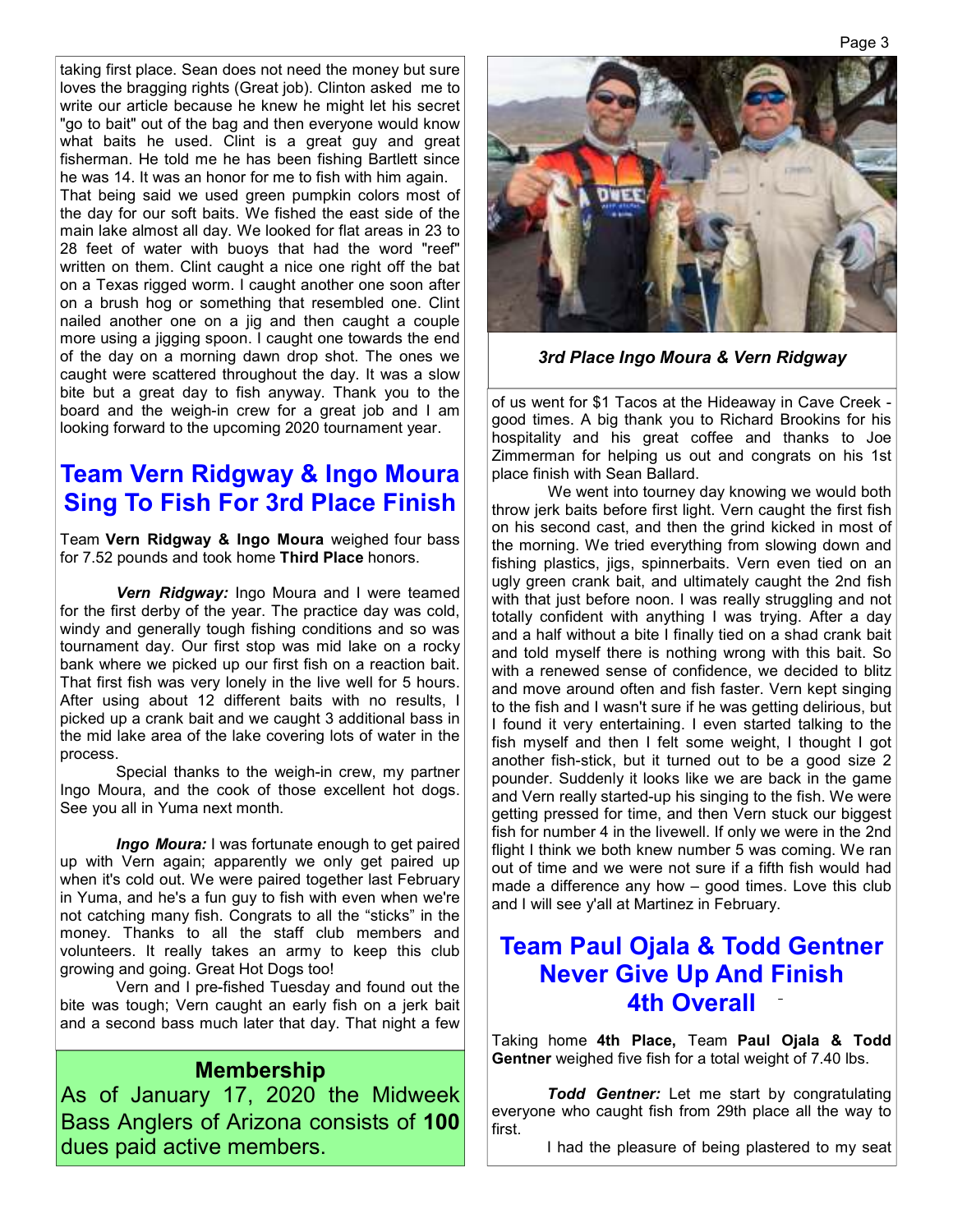Page 4



in Paul Ojala's new Phoenix boat. That was short lived because we ran to our start spot and never left until closing time (total of 7 minutes of wind shield time all day). Never moving all day, boats would come and go, streaking to and fro all day. We talked with numerous boats about how slow it was, so we decided to stay put. We knew we were on fish, no matter how tough the bite was. It sounded like it was slow all over the lake (never leave fish to find fish). About an hour in, I boated my only fish, 2.5 lbs on a jig in about 20 feet of water. This was the most consistent depth for our hook-ups. Slowly and even slower than that, Paul caught another 5 fish on every thing from Carolina rigs, to drop shot. To my surprise a crank bait in 1 foot of water 30 minutes before the bell did help us cull an 8 incher. We fished a stretch of main lake points and drop offs. Disappointed in our results on the lake, we knew we gave it heck all day and we had to take our lumps at the scales. Twenty-four hours later all I can think of is, "Damn we fished hard for that 7.4 pounds" (i.e.: NEVER GIVE UP)

# **Steve Grier & Charles Mackintosh Work Main Lake Finish 5th**

A five fish bag weighing 7.08 lbs was enough to earn Team **Grier & Mackintosh** the **5th Place** money.

 *Charles Mackintosh:* I had the pleasure of fishing with Steve Grier for my first MBA tournament at

#### **Tournament Statistics**

Sixty-eight men fished 8 hours each, bringing 79 bass to the scales for a total weight of 122.07 pounds with a 1.79 pound average total catch per fisherman. The average weight of each fish was 1.54 lbs. All fish were released back into the lake after weigh-in to fight again another day.



*4th Place Todd Gentner & Paul Ojala 5th Place Steve Grier & Charlie Mackintosh* 

Bartlett Lake. We pre-fished the lake on Monday and Tuesday. Monday we tried a variety of areas and caught fish in three spots with bites in a fourth spot. I was able to catch three fish on a Z-man TRD drop shot and a fourth on a Yamamoto Ika. Steve caught some fish on jigs. Tuesday we tried different areas. The first spot was loaded with bait and fish were hitting on the surface. It looked like a great area, but we were unable to get any bites. We rotated through various areas during the day but had no success until the very end when Steve put one in the boat. During practice I spent a significant amount of time using a blade bait but had no luck. Shaky head worm, chatterbait and crankbait also did not produce.

 One of our practice spots clearly stood out as the best and we were able to start our tournament day there, close to the launch ramp. Steve landed a good 2.5 lb. fish in the first 10 minutes. I caught some small fish on the drop shot with the Z-man TRD in Coppertreuse. Steve landed another 2.5 lb. fish. Around 10:30 AM we left the area to check other spots with a tournament limit in the livewell. We spent a couple of hours fishing two spots but saw little activity and only had one bite - a dink I landed and released. To finish the day we went back to our first spot. I was able to land one more 1 lb. fish on the Yamamoto Ika in watermelon pepper color. Our fish came from a spot with chunk rock. Based on the debris in the livewell, I believe they were feeding on crawdads. Steve's two fish placed us in the money and I was able to bump us up a couple of spots by filling out the limit. I had a great time fishing with Steve and the club and am looking forward to the tournament next month at Martinez. Thanks also for the food and drink at the weigh-in.

## **Team Tom Alauria & Warren Brackey Fish Deep For 6th Place Finish**

Team **Tom Alauria & Warren Brackey** weighed three bass for 5.85 pounds and took home **6th Place** honors.

*Tom Alauria:* I need to congratulate everyone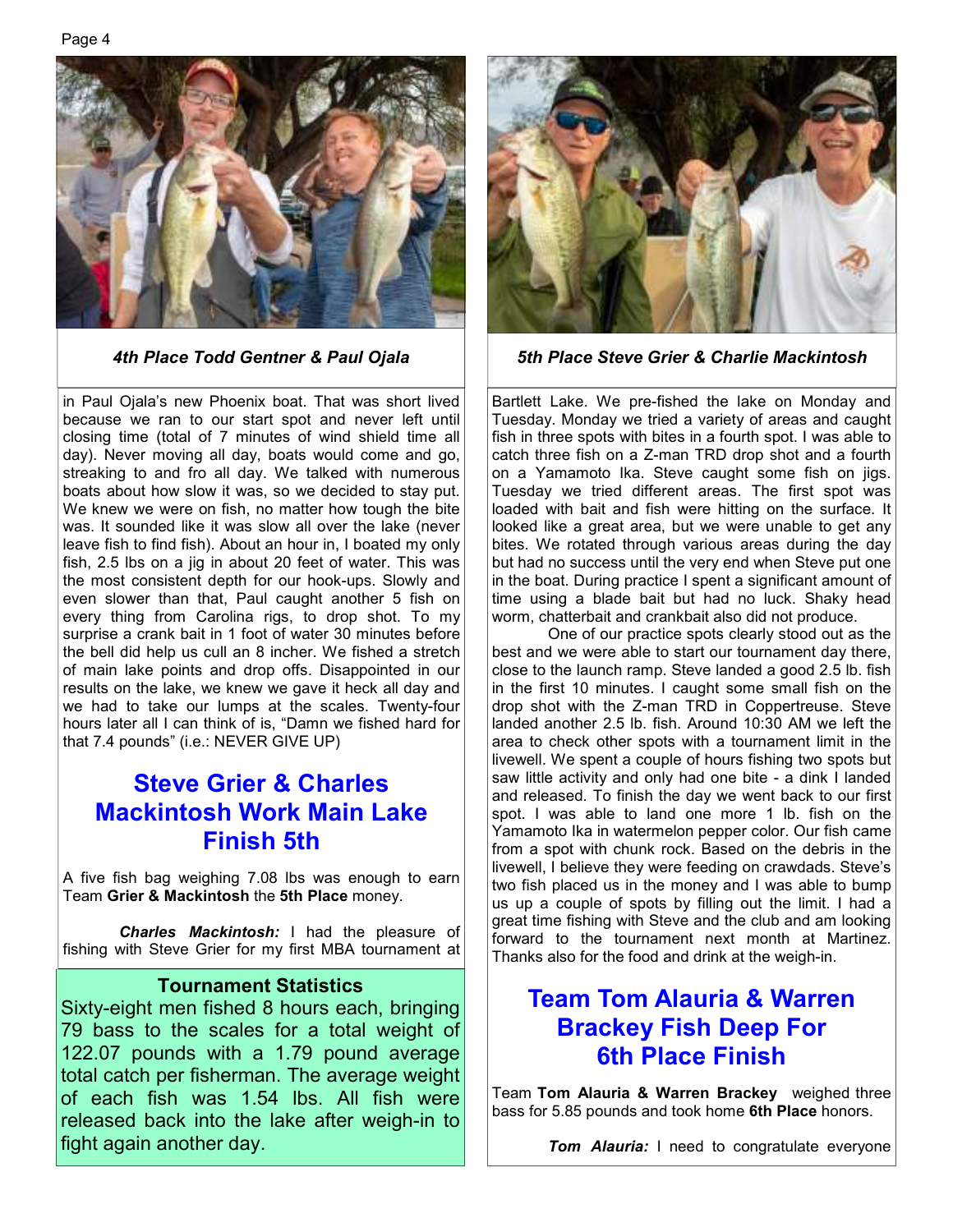

*6th Place Warren Brackey & Tom Alauria* 

who was able to catch a limit of fish. This tournament was crazy. Out of 34 boats only five brought in limits of bass. On top of that we had to try to fish in gale force winds. Warren Brackey and I only had 3 fish but they were good enough for 6th place. Warren caught 2 on jigs and I caught one on a spoon. All the fish were caught deep.

 *Warren Brackey*: Congrats to Team Sean Ballard and Joe Zimmerman for their win and to all who placed and caught big fish in this event. The weather gods sent us their "Seasons Greetings" for this one. A steady 20 MPH Nor'easter and a wind chill factor in the low 40s ushered in Midweek Bass Anglers' 2020 season at Bartlett Lake. Despite Mother Nature's chilly welcome, it was another great event put on by our club staff, our stellar weigh-in team and member volunteers. Thanks to all who helped set-up and man the hotdog buffet line, and a special thanks to John Reichard for shuttling us old guys up the ramp and for returning our bass to the lake to fight another day.

 It was my good fortune to be paired with my buddy Tom Alauria for this one. It was like déjà vu all over again. Tom and I were paired in the first tournament last year at Lake (un) Pleasant, which turned out to be a very unpleasant event for us. This was our chance to start 2020 off on a more positive note. Word was out that it was a very tough bite at Bartlett. Tom and I were able to pre-fish a couple days, hoping that we could figure out some kind of pattern. The fish were stacked up around 20 feet deep on main lake points and reefs, and seemed to be everywhere. Getting them to bite was a whole other thing. We caught maybe eight fish in two days. Our hope was that we might get a few days of warmer weather to improve their appetites before the event. Obviously, that did not turn out to be the case.

 On game day, we decided to fish the first main lake point after the Sheriff's Cove. Conditions were brutal on exposed points, it likely would have been impossible to hold our position without Tom's trolling motor's Spot-Lock. Tom fished a drop shot forward and I fished a jig straight down with my back to the gale. Our first fish came around 8 o'clock on my cinnamon with black flake hula grub, two hours later our second fish hit Tom's jigging spoon. Two hours after that our third fish hit my hula grub cast out on a deep flat. That was it, three bites all day, all within a few hundred yards of each other, all in about 20 feet of water. Thanks to Tom's experience all our fish remained upright, swimming normally in the bottom of his livewell all day. All were on their sides after coming up from the depths. Tom expertly fizzed each of our fish and they each responded immediately. Well done, partner!

 It was a tough bite out there for sure. Tom and I had a great time despite the typhoon conditions at the start. I think Tom would agree we finished much better than expected with just three fish. As always, it was a lot of fun fishing with Tom Alauria. Already looking forward to our next time on the water, buddy.

#### **Richie Rojas & Doug Cripe Work Soft Plastics To Finish 7th Overall**

In **7th Place** Team **Richie Rojas & Doug Cripe** weighed three bass for a total weight of 5.45 lbs. Richie's 3.48 lb bass took **2nd Place Big Fish** honors for the team.

 *Doug Cripe:* The bite was tough with the wind and the cold but we managed three fish off of five bites. The first was caught on a wacky worm on a drop shot in 16 feet of water (green with black pepper). The second was on a drop shot on a morning dawn in 20 feet of water. The third on a wacky rig worm in 25 feet of water dark red color on my partners last cast! My first tournament with the club was interesting to say the least.



*7th Place Doug Cripe & Richie Rojas* 

#### **Team Allen Wacker & Jack Shearer Take 8th Place Finish**

Team **Allen Wacker & Jack Shearer** weighed three bass for 4.91 pounds and took home **8th Place** honors. No Catching report was submitted.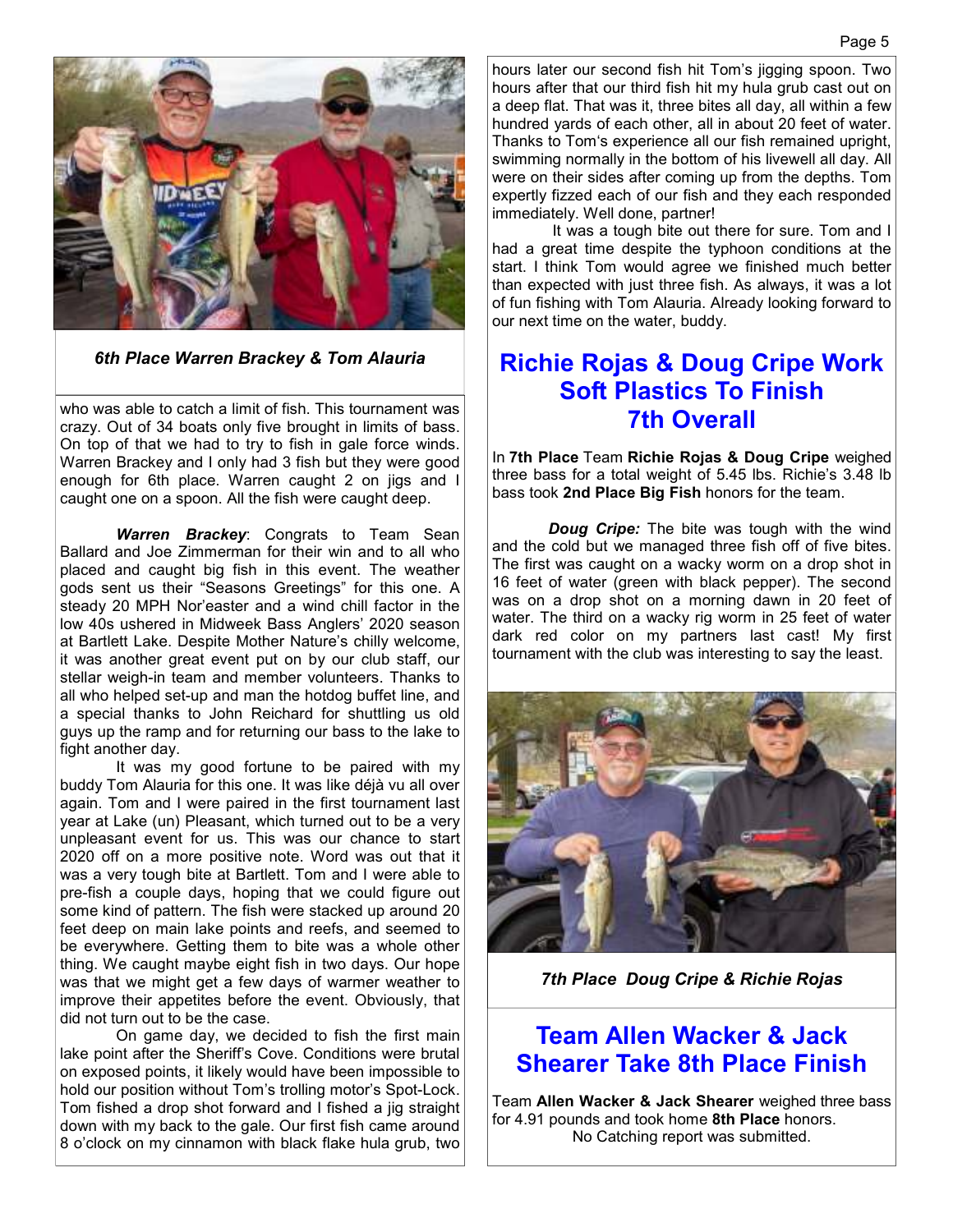# **3.59 Pound Bass Wins 1st Place Big Bass Prize for Team Gary Martlage & Dan Vojacek**

 *Gary Martlage:* We had 2 fish in the boat the first hour of the tournament, fishing the main lake, both on an "A" Rig. I thought Bartlett would finally start producing, but I never had another bite the rest of the day! I still enjoyed the tournament, and especially my new partner and friend Dan Vojacek.



*9h Place & 1 Pl BF Dan Vojacek & Gary Martlage* 



#### **Weighing-In**  *By Gary Martlage*  **Tournament Director**

 The 2020 season started off with not a hitch, except right up to tournament time. Many adjustments to pairings had to be made, some right up to the last minutes before the tournament. Remember guys, communication is the key. If you have an issue fishing the upcoming tournament, Please contact me ASAP, so we do not leave any member on the shore on tournament day.

 I do believe we finally got the start of the tournament off without issue. Everyone left in single file, and there were no issues of anyone jumping the gun. Again, all the good things you guys do is appreciated.

 Lake Martinez will be our next stop. This should be a fun and exciting tournament. Please get your entries in right away so the BOD can decide if we will have enough entrants to put on a dinner Tuesday night. With inexpensive lodging available, and primitive camping (which I personally recommend), we should have a great group of guys looking to score big. The 5 lb Pot WILL BE WON, I believe I can guarantee it!

Lastly, I have had a few members ask me about the

Clifford Pirch A-Rig I have been using. You can go to his website to look what is available, but DO NOT ORDER from his website, as it will not be filled.

 Call **Kirk Russell** direct to order. He makes these and other baits (Lil Chunk Baits), including a great squarebill crankbait, and is working on a "RedEye" type spinnerbait. He lives in Star Valley. Call him at **928-978-0441** to order.

Support local fishermen, not Chinese made junk.

Mention my name and Midweek Bass.

#### **Remember these?**

For those who never saw the Burma Shave signs, here is a quick lesson in our history of the 1930s and '40s. Before the Interstates, when everyone drove the old two lane roads, *Burma Shave* signs would be posted all over the countryside in farmer's fields. They were small red signs with white letters. Five signs, about 100 feet apart, each containing 1 line of a 4 line couplet and the obligatory 5th sign advertising Burma Shave, a popular shaving cream. Here are some of the actual signs - read from the bottom up:

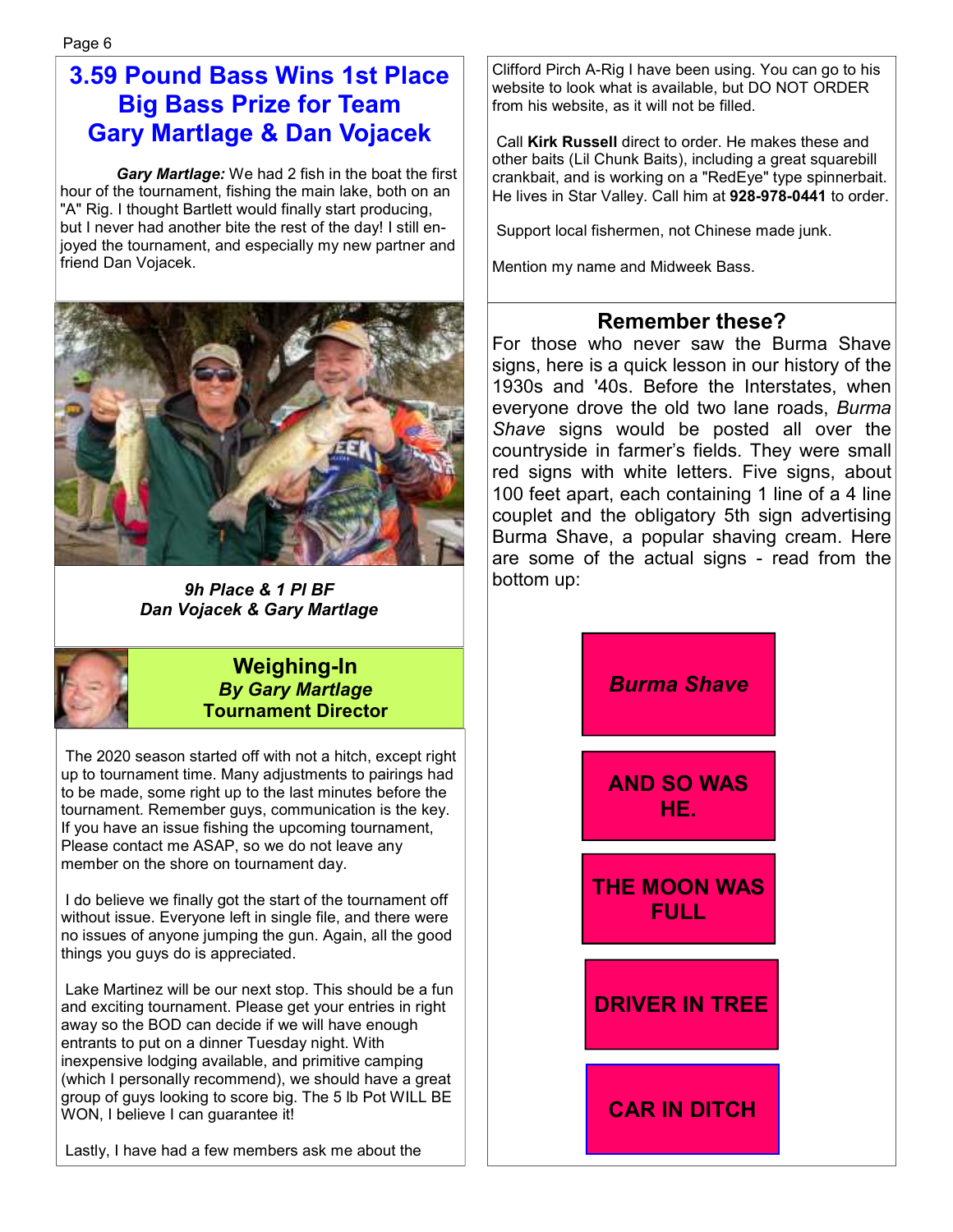# Photo Scrapbook - Lake Bartlett January 15, 2020